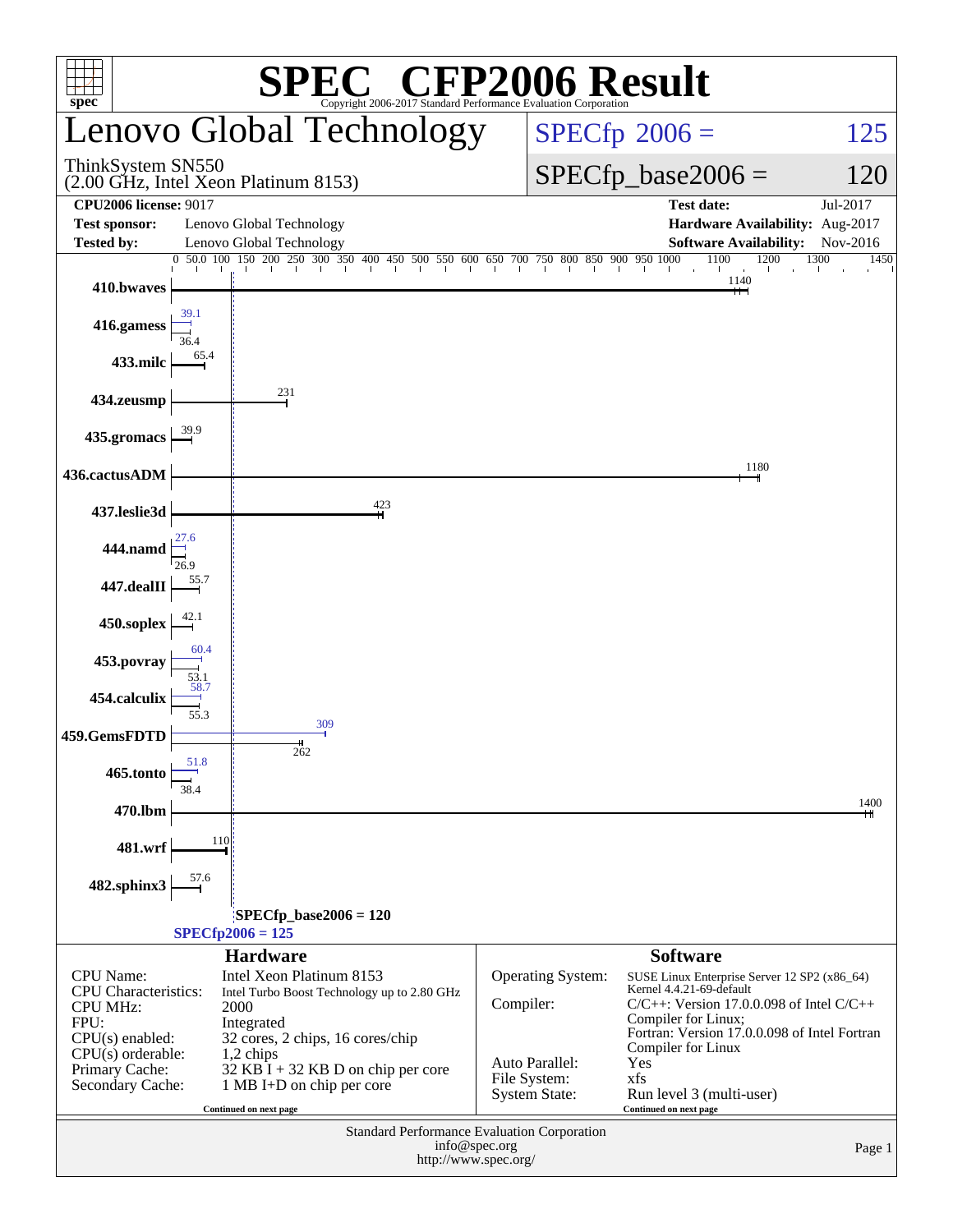

### enovo Global Technology

#### ThinkSystem SN550

(2.00 GHz, Intel Xeon Platinum 8153)

 $SPECfp2006 = 125$  $SPECfp2006 = 125$ 

#### $SPECfp\_base2006 = 120$

| <b>CPU2006 license: 9017</b> |                                      |                                 | <b>Test date:</b><br>Jul-2017             |  |  |  |  |
|------------------------------|--------------------------------------|---------------------------------|-------------------------------------------|--|--|--|--|
| <b>Test sponsor:</b>         | Lenovo Global Technology             | Hardware Availability: Aug-2017 |                                           |  |  |  |  |
| <b>Tested by:</b>            | Lenovo Global Technology             |                                 | <b>Software Availability:</b><br>Nov-2016 |  |  |  |  |
| L3 Cache:                    | $22 \text{ MB I+D}$ on chip per chip | <b>Base Pointers:</b>           | $64$ -bit                                 |  |  |  |  |
| Other Cache:                 | None                                 | Peak Pointers:                  | $32/64$ -bit                              |  |  |  |  |
| Memory:                      | 768 GB (24 x 32 GB 2Rx4 PC4-2666V-R) | Other Software:                 | None                                      |  |  |  |  |
| Disk Subsystem:              | $1 \times 800$ GB SATA SSD           |                                 |                                           |  |  |  |  |
| Other Hardware:              | None                                 |                                 |                                           |  |  |  |  |

| <b>Results Table</b>   |                                                                                                          |       |                |              |                |       |                |              |                |              |                |              |
|------------------------|----------------------------------------------------------------------------------------------------------|-------|----------------|--------------|----------------|-------|----------------|--------------|----------------|--------------|----------------|--------------|
|                        | <b>Base</b>                                                                                              |       |                |              |                |       | <b>Peak</b>    |              |                |              |                |              |
| <b>Benchmark</b>       | <b>Seconds</b>                                                                                           | Ratio | <b>Seconds</b> | <b>Ratio</b> | <b>Seconds</b> | Ratio | <b>Seconds</b> | <b>Ratio</b> | <b>Seconds</b> | <b>Ratio</b> | <b>Seconds</b> | <b>Ratio</b> |
| 410.bwayes             | 11.7                                                                                                     | 1160  | 11.9           | 1140         | 12.0           | 1130  | 11.7           | 1160         | <b>11.9</b>    | <b>1140</b>  | 12.0           | 1130         |
| 416.gamess             | 538                                                                                                      | 36.4  | 538            | 36.4         | 538            | 36.4  | 500            | 39.1         | 500            | 39.1         | 500            | 39.1         |
| $433$ .milc            | 139                                                                                                      | 66.0  | 140            | 65.4         | 140            | 65.4  | 139            | 66.0         | 140            | 65.4         | 140            | 65.4         |
| $434$ . zeusmp         | 39.4                                                                                                     | 231   | 39.6           | 230          | 39.1           | 233   | 39.4           | 231          | 39.6           | 230          | 39.1           | 233          |
| $435.$ gromacs         | 179                                                                                                      | 39.9  | 179            | 40.0         | 179            | 39.9  | 179            | 39.9         | 179            | 40.0         | 179            | 39.9         |
| 436.cactusADM          | 10.1                                                                                                     | 1180  | 10.1           | 1180         | 10.5           | 1140  | 10.1           | 1180         | 10.1           | 1180         | 10.5           | 1140         |
| 437.leslie3d           | 22.2                                                                                                     | 423   | 22.1           | 425          | 22.7           | 415   | 22.2           | 423          | 22.1           | 425          | 22.7           | 415          |
| 444.namd               | 298                                                                                                      | 26.9  | 298            | 26.9         | 298            | 26.9  | 291            | 27.6         | 291            | 27.6         | 291            | 27.6         |
| $ 447 \text{.}$ dealII | 205                                                                                                      | 55.7  | 205            | 55.7         | 206            | 55.6  | 205            | 55.7         | 205            | 55.7         | 206            | 55.6         |
| $450$ .soplex          | 198                                                                                                      | 42.1  | 198            | 42.1         | 201            | 41.6  | 198            | 42.1         | 198            | 42.1         | 201            | 41.6         |
| $453$ .povray          | 100                                                                                                      | 53.1  | 100            | 52.9         | 100            | 53.1  | 88.4           | 60.2         | 88.1           | 60.4         | 88.0           | 60.5         |
| $ 454$ .calculix       | 149                                                                                                      | 55.3  | 150            | 55.1         | 149            | 55.3  | 140            | 58.7         | <b>140</b>     | 58.7         | 140            | 58.7         |
| 459.GemsFDTD           | 40.5                                                                                                     | 262   | 40.3           | 263          | 41.3           | 257   | 34.4           | 309          | 34.3           | 309          | 34.4           | 308          |
| 465.tonto              | 255                                                                                                      | 38.5  | 259            | 38.1         | 256            | 38.4  | <b>190</b>     | 51.8         | 190            | 51.8         | 190            | 51.8         |
| 470.1bm                | 9.74                                                                                                     | 1410  | 9.86           | 1390         | 9.78           | 1400  | 9.74           | 1410         | 9.86           | 1390         | 9.78           | 1400         |
| 481.wrf                | 100                                                                                                      | 111   | 101            | 110          | 104            | 108   | 100            | 111          | 101            | <b>110</b>   | 104            | 108          |
| $482$ .sphinx $3$      | 338                                                                                                      | 57.6  | 337            | 57.8         | 339            | 57.5  | 338            | 57.6         | 337            | 57.8         | 339            | 57.5         |
|                        | Results appear in the order in which they were run. Bold underlined text indicates a median measurement. |       |                |              |                |       |                |              |                |              |                |              |

#### **[Operating System Notes](http://www.spec.org/auto/cpu2006/Docs/result-fields.html#OperatingSystemNotes)**

Stack size set to unlimited using "ulimit -s unlimited"

#### **[Platform Notes](http://www.spec.org/auto/cpu2006/Docs/result-fields.html#PlatformNotes)**

 BIOS configuration: Choose Operating Mode set to Maximum Performance Hyper-Threading set to Disable DCU Streamer Prefetcher set to Disable DCA set to Disable Patrol Scrub set to Disable LLC dead line alloc set to Disable Sysinfo program /home/cpu2006-1.2-ic17.0/config/sysinfo.rev6993 Revision 6993 of 2015-11-06 (b5e8d4b4eb51ed28d7f98696cbe290c1) running on SN550 Tue Jul 18 10:45:14 2017 Continued on next page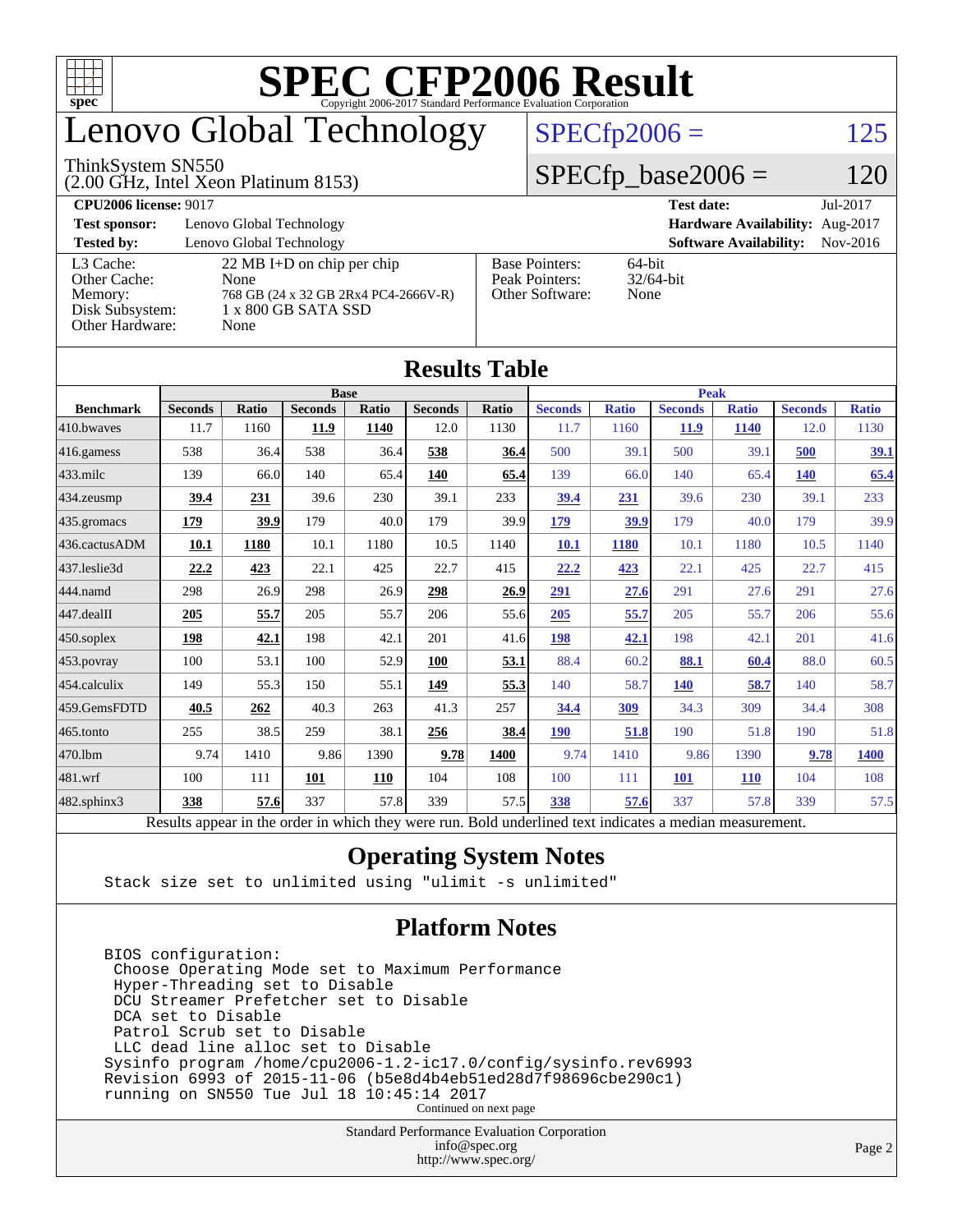

#### enovo Global Technology

ThinkSystem SN550

(2.00 GHz, Intel Xeon Platinum 8153)

 $SPECTp2006 = 125$ 

 $SPECTp\_base2006 = 120$ 

**[CPU2006 license:](http://www.spec.org/auto/cpu2006/Docs/result-fields.html#CPU2006license)** 9017 **[Test date:](http://www.spec.org/auto/cpu2006/Docs/result-fields.html#Testdate)** Jul-2017

**[Test sponsor:](http://www.spec.org/auto/cpu2006/Docs/result-fields.html#Testsponsor)** Lenovo Global Technology **[Hardware Availability:](http://www.spec.org/auto/cpu2006/Docs/result-fields.html#HardwareAvailability)** Aug-2017

#### **[Tested by:](http://www.spec.org/auto/cpu2006/Docs/result-fields.html#Testedby)** Lenovo Global Technology **[Software Availability:](http://www.spec.org/auto/cpu2006/Docs/result-fields.html#SoftwareAvailability)** Nov-2016 **[Platform Notes \(Continued\)](http://www.spec.org/auto/cpu2006/Docs/result-fields.html#PlatformNotes)**

Standard Performance Evaluation Corporation [info@spec.org](mailto:info@spec.org) This section contains SUT (System Under Test) info as seen by some common utilities. To remove or add to this section, see: <http://www.spec.org/cpu2006/Docs/config.html#sysinfo> From /proc/cpuinfo model name : Intel(R) Xeon(R) Platinum 8153 CPU @ 2.00GHz 2 "physical id"s (chips) 32 "processors" cores, siblings (Caution: counting these is hw and system dependent. The following excerpts from /proc/cpuinfo might not be reliable. Use with caution.) cpu cores : 16 siblings : 16 physical 0: cores 0 1 2 3 4 5 6 7 8 9 10 11 12 13 14 15 physical 1: cores 0 1 2 3 4 5 6 7 8 9 10 11 12 13 14 15 cache size : 22528 KB From /proc/meminfo<br>MemTotal: 792245960 kB HugePages\_Total: 0 Hugepagesize: 2048 kB From /etc/\*release\* /etc/\*version\* SuSE-release: SUSE Linux Enterprise Server 12 (x86\_64) VERSION = 12 PATCHLEVEL = 2 # This file is deprecated and will be removed in a future service pack or release. # Please check /etc/os-release for details about this release. os-release: NAME="SLES" VERSION="12-SP2" VERSION\_ID="12.2" PRETTY\_NAME="SUSE Linux Enterprise Server 12 SP2" ID="sles" ANSI\_COLOR="0;32" CPE\_NAME="cpe:/o:suse:sles:12:sp2" uname -a: Linux SN550 4.4.21-69-default #1 SMP Tue Oct 25 10:58:20 UTC 2016 (9464f67) x86\_64 x86\_64 x86\_64 GNU/Linux run-level 3 Jul 18 10:43 SPEC is set to: /home/cpu2006-1.2-ic17.0 Filesystem Type Size Used Avail Use% Mounted on<br>
/dev/sda4 xfs 687G 98G 590G 15% /home /dev/sda4 xfs 687G 98G 590G 15% /home Additional information from dmidecode: Warning: Use caution when you interpret this section. The 'dmidecode' program Continued on next page

<http://www.spec.org/>

Page 3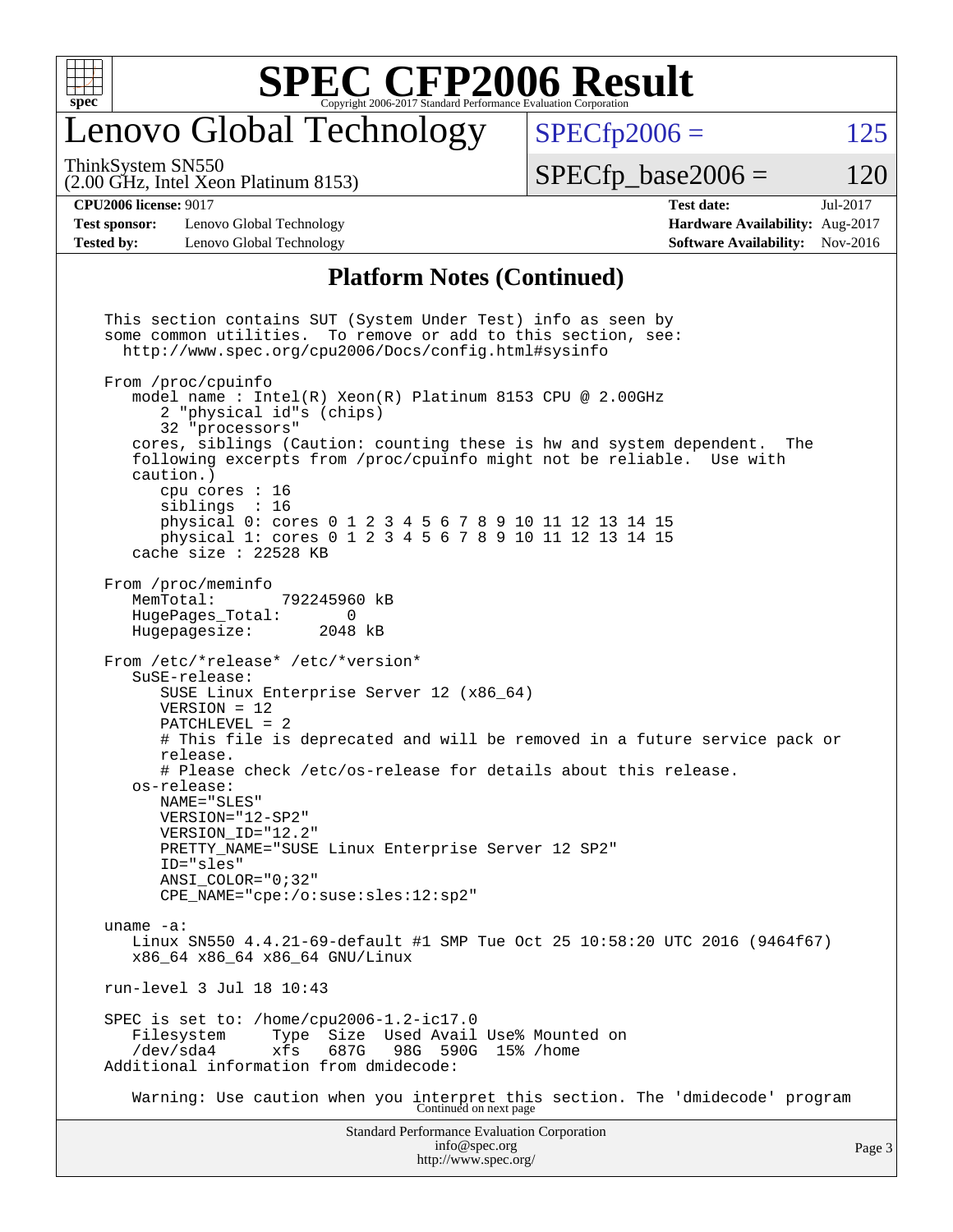

### enovo Global Technology

ThinkSystem SN550

 $SPECTp2006 = 125$ 

 $SPECTp\_base2006 = 120$ 

**[Test sponsor:](http://www.spec.org/auto/cpu2006/Docs/result-fields.html#Testsponsor)** Lenovo Global Technology **[Hardware Availability:](http://www.spec.org/auto/cpu2006/Docs/result-fields.html#HardwareAvailability)** Aug-2017 **[Tested by:](http://www.spec.org/auto/cpu2006/Docs/result-fields.html#Testedby)** Lenovo Global Technology **[Software Availability:](http://www.spec.org/auto/cpu2006/Docs/result-fields.html#SoftwareAvailability)** Nov-2016

(2.00 GHz, Intel Xeon Platinum 8153)

**[CPU2006 license:](http://www.spec.org/auto/cpu2006/Docs/result-fields.html#CPU2006license)** 9017 **[Test date:](http://www.spec.org/auto/cpu2006/Docs/result-fields.html#Testdate)** Jul-2017

#### **[Platform Notes \(Continued\)](http://www.spec.org/auto/cpu2006/Docs/result-fields.html#PlatformNotes)**

 reads system data which is "intended to allow hardware to be accurately determined", but the intent may not be met, as there are frequent changes to hardware, firmware, and the "DMTF SMBIOS" standard.

 BIOS Lenovo -[IVE109A-1.00]- 04/27/2017 Memory: 24x Samsung M393A4K40BB2-CTD 32 GB 2 rank 2666 MHz

(End of data from sysinfo program)

#### **[General Notes](http://www.spec.org/auto/cpu2006/Docs/result-fields.html#GeneralNotes)**

Environment variables set by runspec before the start of the run: KMP AFFINITY = "granularity=fine, compact" LD\_LIBRARY\_PATH = "/home/cpu2006-1.2-ic17.0/libs/32:/home/cpu2006-1.2-ic17.0/libs/64:/home/cpu2006-1.2-ic17.0/sh10.2" OMP\_NUM\_THREADS = "32"

 Binaries compiled on a system with 1x Intel Core i7-4790 CPU + 32GB RAM memory using Redhat Enterprise Linux 7.2 Transparent Huge Pages disabled with: echo never > /sys/kernel/mm/transparent\_hugepage/enabled

#### **[Base Compiler Invocation](http://www.spec.org/auto/cpu2006/Docs/result-fields.html#BaseCompilerInvocation)**

[C benchmarks](http://www.spec.org/auto/cpu2006/Docs/result-fields.html#Cbenchmarks): [icc -m64](http://www.spec.org/cpu2006/results/res2017q4/cpu2006-20170918-50065.flags.html#user_CCbase_intel_icc_64bit_bda6cc9af1fdbb0edc3795bac97ada53)

[C++ benchmarks:](http://www.spec.org/auto/cpu2006/Docs/result-fields.html#CXXbenchmarks) [icpc -m64](http://www.spec.org/cpu2006/results/res2017q4/cpu2006-20170918-50065.flags.html#user_CXXbase_intel_icpc_64bit_fc66a5337ce925472a5c54ad6a0de310)

[Fortran benchmarks](http://www.spec.org/auto/cpu2006/Docs/result-fields.html#Fortranbenchmarks): [ifort -m64](http://www.spec.org/cpu2006/results/res2017q4/cpu2006-20170918-50065.flags.html#user_FCbase_intel_ifort_64bit_ee9d0fb25645d0210d97eb0527dcc06e)

[Benchmarks using both Fortran and C](http://www.spec.org/auto/cpu2006/Docs/result-fields.html#BenchmarksusingbothFortranandC): [icc -m64](http://www.spec.org/cpu2006/results/res2017q4/cpu2006-20170918-50065.flags.html#user_CC_FCbase_intel_icc_64bit_bda6cc9af1fdbb0edc3795bac97ada53) [ifort -m64](http://www.spec.org/cpu2006/results/res2017q4/cpu2006-20170918-50065.flags.html#user_CC_FCbase_intel_ifort_64bit_ee9d0fb25645d0210d97eb0527dcc06e)

#### **[Base Portability Flags](http://www.spec.org/auto/cpu2006/Docs/result-fields.html#BasePortabilityFlags)**

 410.bwaves: [-DSPEC\\_CPU\\_LP64](http://www.spec.org/cpu2006/results/res2017q4/cpu2006-20170918-50065.flags.html#suite_basePORTABILITY410_bwaves_DSPEC_CPU_LP64) 416.gamess: [-DSPEC\\_CPU\\_LP64](http://www.spec.org/cpu2006/results/res2017q4/cpu2006-20170918-50065.flags.html#suite_basePORTABILITY416_gamess_DSPEC_CPU_LP64) 433.milc: [-DSPEC\\_CPU\\_LP64](http://www.spec.org/cpu2006/results/res2017q4/cpu2006-20170918-50065.flags.html#suite_basePORTABILITY433_milc_DSPEC_CPU_LP64) 434.zeusmp: [-DSPEC\\_CPU\\_LP64](http://www.spec.org/cpu2006/results/res2017q4/cpu2006-20170918-50065.flags.html#suite_basePORTABILITY434_zeusmp_DSPEC_CPU_LP64) 435.gromacs: [-DSPEC\\_CPU\\_LP64](http://www.spec.org/cpu2006/results/res2017q4/cpu2006-20170918-50065.flags.html#suite_basePORTABILITY435_gromacs_DSPEC_CPU_LP64) [-nofor\\_main](http://www.spec.org/cpu2006/results/res2017q4/cpu2006-20170918-50065.flags.html#user_baseLDPORTABILITY435_gromacs_f-nofor_main) 436.cactusADM: [-DSPEC\\_CPU\\_LP64](http://www.spec.org/cpu2006/results/res2017q4/cpu2006-20170918-50065.flags.html#suite_basePORTABILITY436_cactusADM_DSPEC_CPU_LP64) [-nofor\\_main](http://www.spec.org/cpu2006/results/res2017q4/cpu2006-20170918-50065.flags.html#user_baseLDPORTABILITY436_cactusADM_f-nofor_main) 437.leslie3d: [-DSPEC\\_CPU\\_LP64](http://www.spec.org/cpu2006/results/res2017q4/cpu2006-20170918-50065.flags.html#suite_basePORTABILITY437_leslie3d_DSPEC_CPU_LP64) 444.namd: [-DSPEC\\_CPU\\_LP64](http://www.spec.org/cpu2006/results/res2017q4/cpu2006-20170918-50065.flags.html#suite_basePORTABILITY444_namd_DSPEC_CPU_LP64)

Continued on next page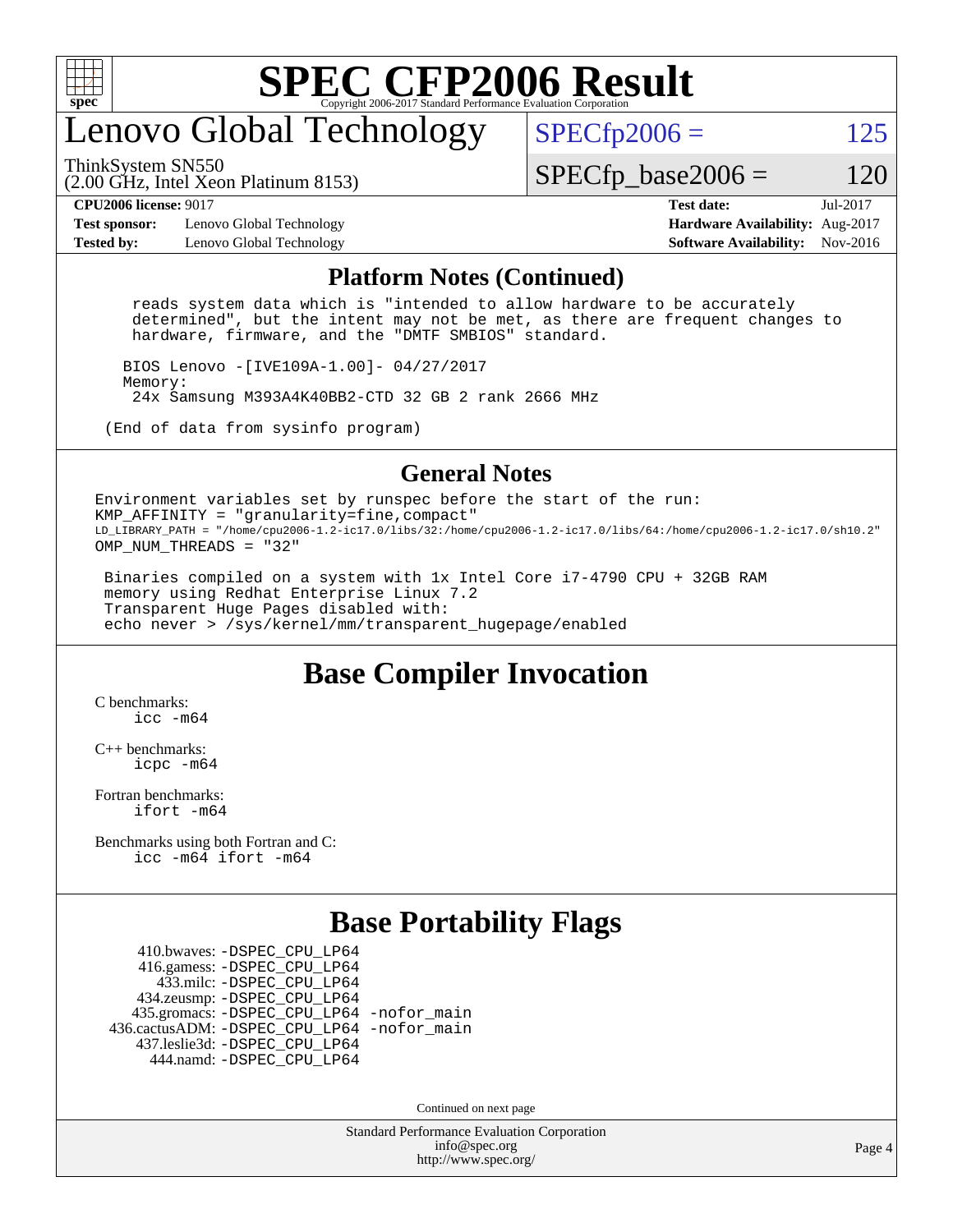

enovo Global Technology

ThinkSystem SN550

 $SPECfp2006 = 125$  $SPECfp2006 = 125$ 

(2.00 GHz, Intel Xeon Platinum 8153)

**[CPU2006 license:](http://www.spec.org/auto/cpu2006/Docs/result-fields.html#CPU2006license)** 9017 **[Test date:](http://www.spec.org/auto/cpu2006/Docs/result-fields.html#Testdate)** Jul-2017

**[Test sponsor:](http://www.spec.org/auto/cpu2006/Docs/result-fields.html#Testsponsor)** Lenovo Global Technology **[Hardware Availability:](http://www.spec.org/auto/cpu2006/Docs/result-fields.html#HardwareAvailability)** Aug-2017

 $SPECfp\_base2006 = 120$ 

**[Tested by:](http://www.spec.org/auto/cpu2006/Docs/result-fields.html#Testedby)** Lenovo Global Technology **[Software Availability:](http://www.spec.org/auto/cpu2006/Docs/result-fields.html#SoftwareAvailability)** Nov-2016

#### **[Base Portability Flags \(Continued\)](http://www.spec.org/auto/cpu2006/Docs/result-fields.html#BasePortabilityFlags)**

 447.dealII: [-DSPEC\\_CPU\\_LP64](http://www.spec.org/cpu2006/results/res2017q4/cpu2006-20170918-50065.flags.html#suite_basePORTABILITY447_dealII_DSPEC_CPU_LP64) 450.soplex: [-DSPEC\\_CPU\\_LP64](http://www.spec.org/cpu2006/results/res2017q4/cpu2006-20170918-50065.flags.html#suite_basePORTABILITY450_soplex_DSPEC_CPU_LP64) 453.povray: [-DSPEC\\_CPU\\_LP64](http://www.spec.org/cpu2006/results/res2017q4/cpu2006-20170918-50065.flags.html#suite_basePORTABILITY453_povray_DSPEC_CPU_LP64) 454.calculix: [-DSPEC\\_CPU\\_LP64](http://www.spec.org/cpu2006/results/res2017q4/cpu2006-20170918-50065.flags.html#suite_basePORTABILITY454_calculix_DSPEC_CPU_LP64) [-nofor\\_main](http://www.spec.org/cpu2006/results/res2017q4/cpu2006-20170918-50065.flags.html#user_baseLDPORTABILITY454_calculix_f-nofor_main) 459.GemsFDTD: [-DSPEC\\_CPU\\_LP64](http://www.spec.org/cpu2006/results/res2017q4/cpu2006-20170918-50065.flags.html#suite_basePORTABILITY459_GemsFDTD_DSPEC_CPU_LP64) 465.tonto: [-DSPEC\\_CPU\\_LP64](http://www.spec.org/cpu2006/results/res2017q4/cpu2006-20170918-50065.flags.html#suite_basePORTABILITY465_tonto_DSPEC_CPU_LP64) 470.lbm: [-DSPEC\\_CPU\\_LP64](http://www.spec.org/cpu2006/results/res2017q4/cpu2006-20170918-50065.flags.html#suite_basePORTABILITY470_lbm_DSPEC_CPU_LP64) 482.sphinx3: [-DSPEC\\_CPU\\_LP64](http://www.spec.org/cpu2006/results/res2017q4/cpu2006-20170918-50065.flags.html#suite_basePORTABILITY482_sphinx3_DSPEC_CPU_LP64)

481.wrf: [-DSPEC\\_CPU\\_LP64](http://www.spec.org/cpu2006/results/res2017q4/cpu2006-20170918-50065.flags.html#suite_basePORTABILITY481_wrf_DSPEC_CPU_LP64) [-DSPEC\\_CPU\\_CASE\\_FLAG](http://www.spec.org/cpu2006/results/res2017q4/cpu2006-20170918-50065.flags.html#b481.wrf_baseCPORTABILITY_DSPEC_CPU_CASE_FLAG) [-DSPEC\\_CPU\\_LINUX](http://www.spec.org/cpu2006/results/res2017q4/cpu2006-20170918-50065.flags.html#b481.wrf_baseCPORTABILITY_DSPEC_CPU_LINUX)

#### **[Base Optimization Flags](http://www.spec.org/auto/cpu2006/Docs/result-fields.html#BaseOptimizationFlags)**

[C benchmarks](http://www.spec.org/auto/cpu2006/Docs/result-fields.html#Cbenchmarks):

[-xCORE-AVX2](http://www.spec.org/cpu2006/results/res2017q4/cpu2006-20170918-50065.flags.html#user_CCbase_f-xCORE-AVX2) [-ipo](http://www.spec.org/cpu2006/results/res2017q4/cpu2006-20170918-50065.flags.html#user_CCbase_f-ipo) [-O3](http://www.spec.org/cpu2006/results/res2017q4/cpu2006-20170918-50065.flags.html#user_CCbase_f-O3) [-no-prec-div](http://www.spec.org/cpu2006/results/res2017q4/cpu2006-20170918-50065.flags.html#user_CCbase_f-no-prec-div) [-parallel](http://www.spec.org/cpu2006/results/res2017q4/cpu2006-20170918-50065.flags.html#user_CCbase_f-parallel) [-qopt-prefetch](http://www.spec.org/cpu2006/results/res2017q4/cpu2006-20170918-50065.flags.html#user_CCbase_f-qopt-prefetch)

[C++ benchmarks:](http://www.spec.org/auto/cpu2006/Docs/result-fields.html#CXXbenchmarks) [-xCORE-AVX2](http://www.spec.org/cpu2006/results/res2017q4/cpu2006-20170918-50065.flags.html#user_CXXbase_f-xCORE-AVX2) [-ipo](http://www.spec.org/cpu2006/results/res2017q4/cpu2006-20170918-50065.flags.html#user_CXXbase_f-ipo) [-O3](http://www.spec.org/cpu2006/results/res2017q4/cpu2006-20170918-50065.flags.html#user_CXXbase_f-O3) [-no-prec-div](http://www.spec.org/cpu2006/results/res2017q4/cpu2006-20170918-50065.flags.html#user_CXXbase_f-no-prec-div) [-qopt-prefetch](http://www.spec.org/cpu2006/results/res2017q4/cpu2006-20170918-50065.flags.html#user_CXXbase_f-qopt-prefetch)

[Fortran benchmarks](http://www.spec.org/auto/cpu2006/Docs/result-fields.html#Fortranbenchmarks): [-xCORE-AVX2](http://www.spec.org/cpu2006/results/res2017q4/cpu2006-20170918-50065.flags.html#user_FCbase_f-xCORE-AVX2) [-ipo](http://www.spec.org/cpu2006/results/res2017q4/cpu2006-20170918-50065.flags.html#user_FCbase_f-ipo) [-O3](http://www.spec.org/cpu2006/results/res2017q4/cpu2006-20170918-50065.flags.html#user_FCbase_f-O3) [-no-prec-div](http://www.spec.org/cpu2006/results/res2017q4/cpu2006-20170918-50065.flags.html#user_FCbase_f-no-prec-div) [-parallel](http://www.spec.org/cpu2006/results/res2017q4/cpu2006-20170918-50065.flags.html#user_FCbase_f-parallel) [-qopt-prefetch](http://www.spec.org/cpu2006/results/res2017q4/cpu2006-20170918-50065.flags.html#user_FCbase_f-qopt-prefetch)

[Benchmarks using both Fortran and C](http://www.spec.org/auto/cpu2006/Docs/result-fields.html#BenchmarksusingbothFortranandC): [-xCORE-AVX2](http://www.spec.org/cpu2006/results/res2017q4/cpu2006-20170918-50065.flags.html#user_CC_FCbase_f-xCORE-AVX2) [-ipo](http://www.spec.org/cpu2006/results/res2017q4/cpu2006-20170918-50065.flags.html#user_CC_FCbase_f-ipo) [-O3](http://www.spec.org/cpu2006/results/res2017q4/cpu2006-20170918-50065.flags.html#user_CC_FCbase_f-O3) [-no-prec-div](http://www.spec.org/cpu2006/results/res2017q4/cpu2006-20170918-50065.flags.html#user_CC_FCbase_f-no-prec-div) [-parallel](http://www.spec.org/cpu2006/results/res2017q4/cpu2006-20170918-50065.flags.html#user_CC_FCbase_f-parallel) [-qopt-prefetch](http://www.spec.org/cpu2006/results/res2017q4/cpu2006-20170918-50065.flags.html#user_CC_FCbase_f-qopt-prefetch)

#### **[Peak Compiler Invocation](http://www.spec.org/auto/cpu2006/Docs/result-fields.html#PeakCompilerInvocation)**

[C benchmarks](http://www.spec.org/auto/cpu2006/Docs/result-fields.html#Cbenchmarks): [icc -m64](http://www.spec.org/cpu2006/results/res2017q4/cpu2006-20170918-50065.flags.html#user_CCpeak_intel_icc_64bit_bda6cc9af1fdbb0edc3795bac97ada53)

[C++ benchmarks:](http://www.spec.org/auto/cpu2006/Docs/result-fields.html#CXXbenchmarks) [icpc -m64](http://www.spec.org/cpu2006/results/res2017q4/cpu2006-20170918-50065.flags.html#user_CXXpeak_intel_icpc_64bit_fc66a5337ce925472a5c54ad6a0de310)

[Fortran benchmarks](http://www.spec.org/auto/cpu2006/Docs/result-fields.html#Fortranbenchmarks): [ifort -m64](http://www.spec.org/cpu2006/results/res2017q4/cpu2006-20170918-50065.flags.html#user_FCpeak_intel_ifort_64bit_ee9d0fb25645d0210d97eb0527dcc06e)

[Benchmarks using both Fortran and C](http://www.spec.org/auto/cpu2006/Docs/result-fields.html#BenchmarksusingbothFortranandC): [icc -m64](http://www.spec.org/cpu2006/results/res2017q4/cpu2006-20170918-50065.flags.html#user_CC_FCpeak_intel_icc_64bit_bda6cc9af1fdbb0edc3795bac97ada53) [ifort -m64](http://www.spec.org/cpu2006/results/res2017q4/cpu2006-20170918-50065.flags.html#user_CC_FCpeak_intel_ifort_64bit_ee9d0fb25645d0210d97eb0527dcc06e)

#### **[Peak Portability Flags](http://www.spec.org/auto/cpu2006/Docs/result-fields.html#PeakPortabilityFlags)**

Same as Base Portability Flags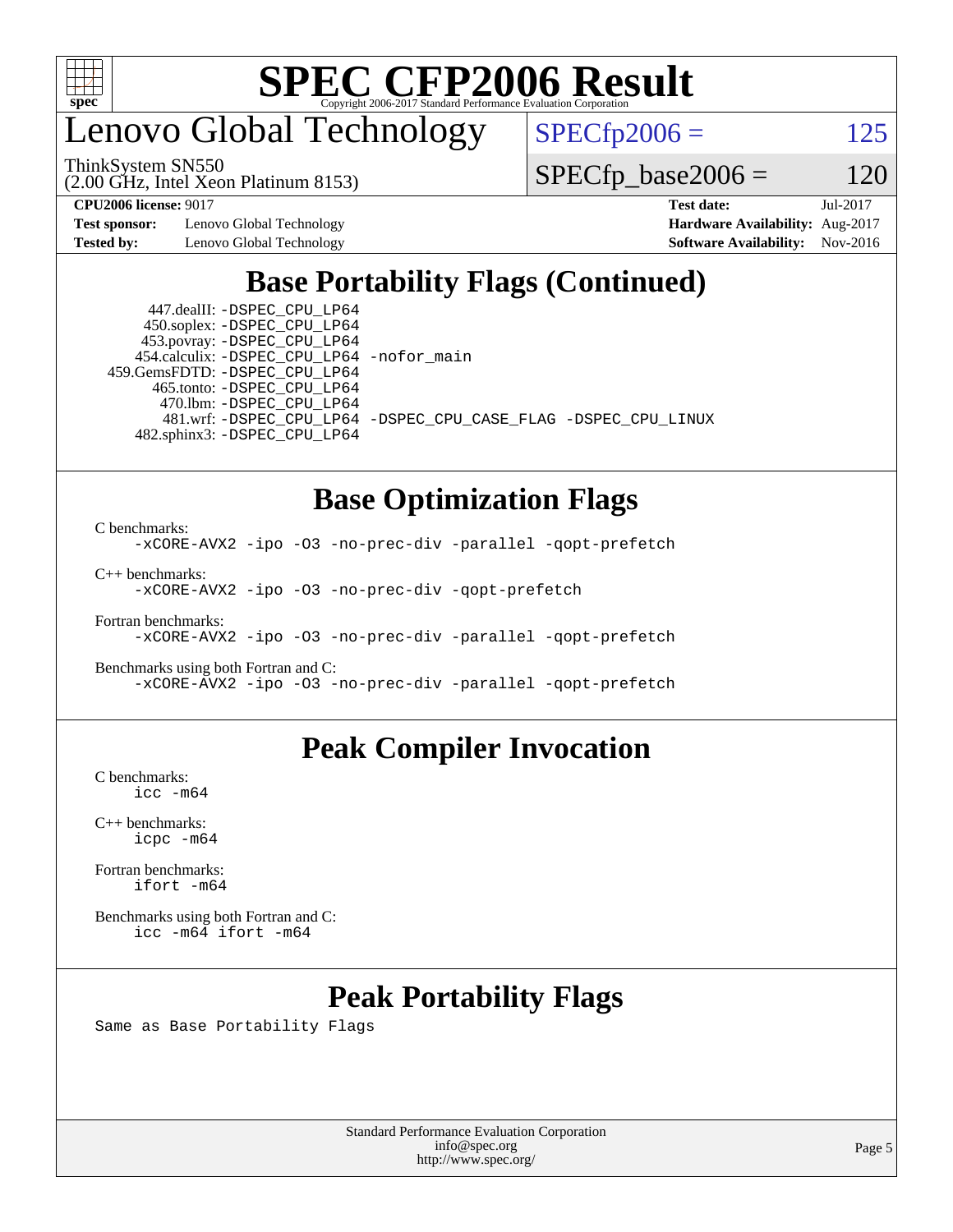

#### enovo Global Technology

ThinkSystem SN550

 $SPECfp2006 = 125$  $SPECfp2006 = 125$ 

(2.00 GHz, Intel Xeon Platinum 8153)

 $SPECTp\_base2006 = 120$ 

**[Test sponsor:](http://www.spec.org/auto/cpu2006/Docs/result-fields.html#Testsponsor)** Lenovo Global Technology **[Hardware Availability:](http://www.spec.org/auto/cpu2006/Docs/result-fields.html#HardwareAvailability)** Aug-2017 **[Tested by:](http://www.spec.org/auto/cpu2006/Docs/result-fields.html#Testedby)** Lenovo Global Technology **[Software Availability:](http://www.spec.org/auto/cpu2006/Docs/result-fields.html#SoftwareAvailability)** Nov-2016

**[CPU2006 license:](http://www.spec.org/auto/cpu2006/Docs/result-fields.html#CPU2006license)** 9017 **[Test date:](http://www.spec.org/auto/cpu2006/Docs/result-fields.html#Testdate)** Jul-2017

#### **[Peak Optimization Flags](http://www.spec.org/auto/cpu2006/Docs/result-fields.html#PeakOptimizationFlags)**

[C benchmarks](http://www.spec.org/auto/cpu2006/Docs/result-fields.html#Cbenchmarks):

433.milc: basepeak = yes

 $470$ .lbm: basepeak = yes

 $482$ .sphinx3: basepeak = yes

[C++ benchmarks:](http://www.spec.org/auto/cpu2006/Docs/result-fields.html#CXXbenchmarks)

 444.namd: [-prof-gen](http://www.spec.org/cpu2006/results/res2017q4/cpu2006-20170918-50065.flags.html#user_peakPASS1_CXXFLAGSPASS1_LDFLAGS444_namd_prof_gen_e43856698f6ca7b7e442dfd80e94a8fc)(pass 1) [-prof-use](http://www.spec.org/cpu2006/results/res2017q4/cpu2006-20170918-50065.flags.html#user_peakPASS2_CXXFLAGSPASS2_LDFLAGS444_namd_prof_use_bccf7792157ff70d64e32fe3e1250b55)(pass 2) [-xCORE-AVX2](http://www.spec.org/cpu2006/results/res2017q4/cpu2006-20170918-50065.flags.html#user_peakPASS2_CXXFLAGSPASS2_LDFLAGS444_namd_f-xCORE-AVX2)(pass 2)  $-par-num-threads=1(pass 1) -ipo(pass 2) -O3(pass 2)$  $-par-num-threads=1(pass 1) -ipo(pass 2) -O3(pass 2)$  $-par-num-threads=1(pass 1) -ipo(pass 2) -O3(pass 2)$  $-par-num-threads=1(pass 1) -ipo(pass 2) -O3(pass 2)$  $-par-num-threads=1(pass 1) -ipo(pass 2) -O3(pass 2)$  $-par-num-threads=1(pass 1) -ipo(pass 2) -O3(pass 2)$ [-no-prec-div](http://www.spec.org/cpu2006/results/res2017q4/cpu2006-20170918-50065.flags.html#user_peakPASS2_CXXFLAGSPASS2_LDFLAGS444_namd_f-no-prec-div)(pass 2) [-fno-alias](http://www.spec.org/cpu2006/results/res2017q4/cpu2006-20170918-50065.flags.html#user_peakCXXOPTIMIZEOPTIMIZE444_namd_f-no-alias_694e77f6c5a51e658e82ccff53a9e63a) [-auto-ilp32](http://www.spec.org/cpu2006/results/res2017q4/cpu2006-20170918-50065.flags.html#user_peakCXXOPTIMIZE444_namd_f-auto-ilp32)

447.dealII: basepeak = yes

 $450$ .soplex: basepeak = yes

```
 453.povray: -prof-gen(pass 1) -prof-use(pass 2) -xCORE-AVX2(pass 2)
         -par-num-threads=1-ipo-O3(pass 2)-no-prec-div(pass 2) -unroll4 -ansi-alias
```
[Fortran benchmarks](http://www.spec.org/auto/cpu2006/Docs/result-fields.html#Fortranbenchmarks):

 $410.bwaves: basepeak = yes$ 

 416.gamess: [-prof-gen](http://www.spec.org/cpu2006/results/res2017q4/cpu2006-20170918-50065.flags.html#user_peakPASS1_FFLAGSPASS1_LDFLAGS416_gamess_prof_gen_e43856698f6ca7b7e442dfd80e94a8fc)(pass 1) [-prof-use](http://www.spec.org/cpu2006/results/res2017q4/cpu2006-20170918-50065.flags.html#user_peakPASS2_FFLAGSPASS2_LDFLAGS416_gamess_prof_use_bccf7792157ff70d64e32fe3e1250b55)(pass 2) [-xCORE-AVX2](http://www.spec.org/cpu2006/results/res2017q4/cpu2006-20170918-50065.flags.html#user_peakPASS2_FFLAGSPASS2_LDFLAGS416_gamess_f-xCORE-AVX2)(pass 2)  $-par-num-threads=1(pass 1) -ipo(pass 2) -O3(pass 2)$  $-par-num-threads=1(pass 1) -ipo(pass 2) -O3(pass 2)$  $-par-num-threads=1(pass 1) -ipo(pass 2) -O3(pass 2)$  $-par-num-threads=1(pass 1) -ipo(pass 2) -O3(pass 2)$  $-par-num-threads=1(pass 1) -ipo(pass 2) -O3(pass 2)$  $-par-num-threads=1(pass 1) -ipo(pass 2) -O3(pass 2)$ [-no-prec-div](http://www.spec.org/cpu2006/results/res2017q4/cpu2006-20170918-50065.flags.html#user_peakPASS2_FFLAGSPASS2_LDFLAGS416_gamess_f-no-prec-div)(pass 2) [-unroll2](http://www.spec.org/cpu2006/results/res2017q4/cpu2006-20170918-50065.flags.html#user_peakOPTIMIZE416_gamess_f-unroll_784dae83bebfb236979b41d2422d7ec2) [-inline-level=0](http://www.spec.org/cpu2006/results/res2017q4/cpu2006-20170918-50065.flags.html#user_peakOPTIMIZE416_gamess_f-inline-level_318d07a09274ad25e8d15dbfaa68ba50) [-scalar-rep-](http://www.spec.org/cpu2006/results/res2017q4/cpu2006-20170918-50065.flags.html#user_peakOPTIMIZE416_gamess_f-disablescalarrep_abbcad04450fb118e4809c81d83c8a1d)

 $434$ .zeusmp: basepeak = yes

437.leslie3d: basepeak = yes

```
 459.GemsFDTD: -prof-gen(pass 1) -prof-use(pass 2) -xCORE-AVX2(pass 2)
            -par-num-threads=1-ipo-O3(pass 2)-no-prec-div(pass 2) -unroll2 -inline-level=0
            -qopt-prefetch -parallel
```
 465.tonto: [-prof-gen](http://www.spec.org/cpu2006/results/res2017q4/cpu2006-20170918-50065.flags.html#user_peakPASS1_FFLAGSPASS1_LDFLAGS465_tonto_prof_gen_e43856698f6ca7b7e442dfd80e94a8fc)(pass 1) [-prof-use](http://www.spec.org/cpu2006/results/res2017q4/cpu2006-20170918-50065.flags.html#user_peakPASS2_FFLAGSPASS2_LDFLAGS465_tonto_prof_use_bccf7792157ff70d64e32fe3e1250b55)(pass 2) [-xCORE-AVX2](http://www.spec.org/cpu2006/results/res2017q4/cpu2006-20170918-50065.flags.html#user_peakPASS2_FFLAGSPASS2_LDFLAGS465_tonto_f-xCORE-AVX2)(pass 2)  $-par-num-threads=1(pass 1) -ipo(pass 2) -O3(pass 2)$  $-par-num-threads=1(pass 1) -ipo(pass 2) -O3(pass 2)$  $-par-num-threads=1(pass 1) -ipo(pass 2) -O3(pass 2)$  $-par-num-threads=1(pass 1) -ipo(pass 2) -O3(pass 2)$  $-par-num-threads=1(pass 1) -ipo(pass 2) -O3(pass 2)$  $-par-num-threads=1(pass 1) -ipo(pass 2) -O3(pass 2)$ [-no-prec-div](http://www.spec.org/cpu2006/results/res2017q4/cpu2006-20170918-50065.flags.html#user_peakPASS2_FFLAGSPASS2_LDFLAGS465_tonto_f-no-prec-div)(pass 2) [-inline-calloc](http://www.spec.org/cpu2006/results/res2017q4/cpu2006-20170918-50065.flags.html#user_peakOPTIMIZE465_tonto_f-inline-calloc) [-qopt-malloc-options=3](http://www.spec.org/cpu2006/results/res2017q4/cpu2006-20170918-50065.flags.html#user_peakOPTIMIZE465_tonto_f-qopt-malloc-options_0fcb435012e78f27d57f473818e45fe4) [-auto](http://www.spec.org/cpu2006/results/res2017q4/cpu2006-20170918-50065.flags.html#user_peakOPTIMIZE465_tonto_f-auto) [-unroll4](http://www.spec.org/cpu2006/results/res2017q4/cpu2006-20170918-50065.flags.html#user_peakOPTIMIZE465_tonto_f-unroll_4e5e4ed65b7fd20bdcd365bec371b81f)

[Benchmarks using both Fortran and C](http://www.spec.org/auto/cpu2006/Docs/result-fields.html#BenchmarksusingbothFortranandC):

435.gromacs: basepeak = yes

 $436.cactusADM:basepeak = yes$ 

Continued on next page

| <b>Standard Performance Evaluation Corporation</b> |
|----------------------------------------------------|
| info@spec.org                                      |
| http://www.spec.org/                               |